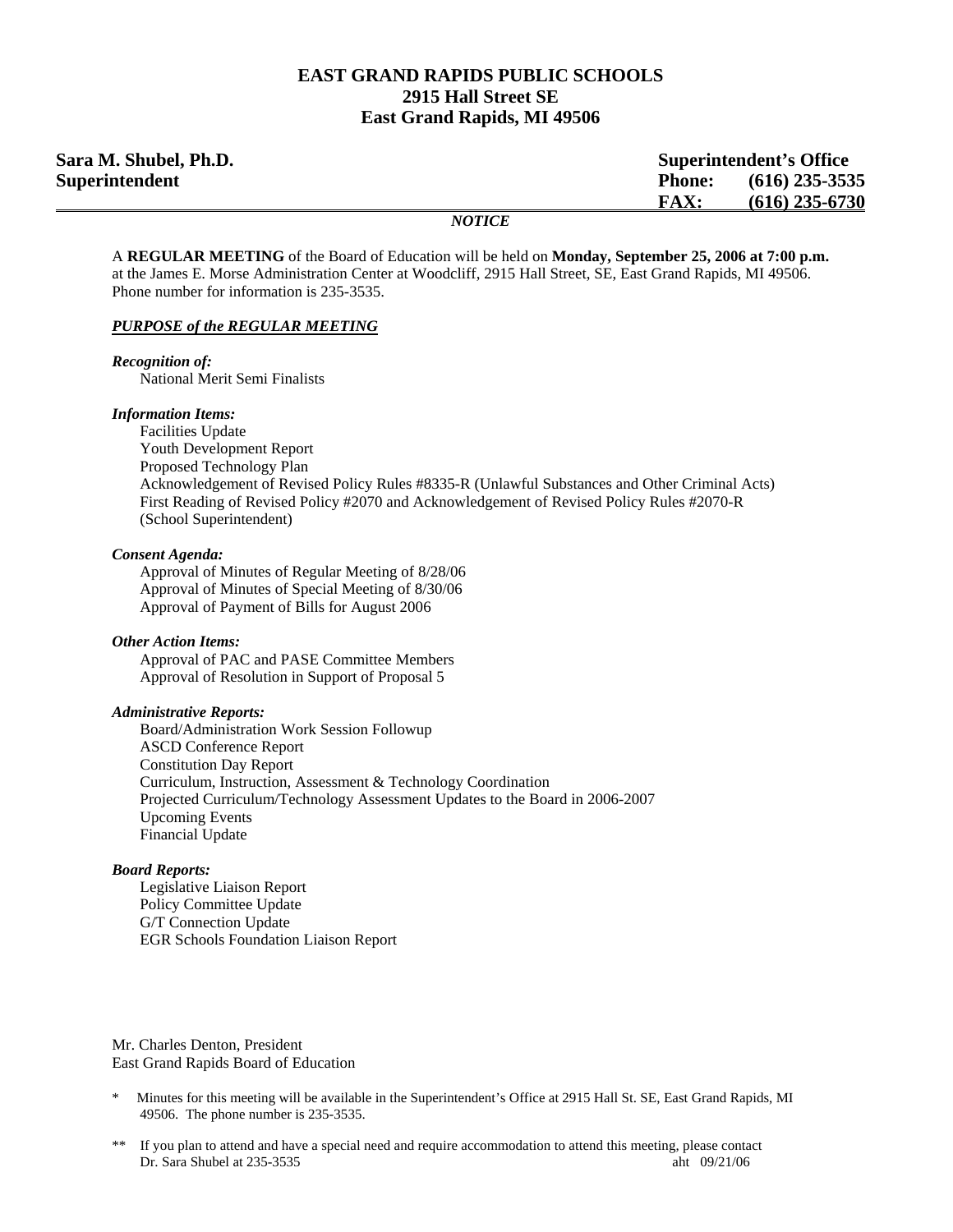# EAST GRAND RAPIDS PUBLIC SCHOOLS Kent County, Michigan

*Our Mission: Educating and inspiring each student to navigate successfully in a global community.* 

## **REGULAR Meeting of the East Grand Rapids Board of Education**

Woodcliff Community Board Room, Woodcliff Center, 2915 Hall SE, East Grand Rapids, MI 49506 Phone 616-235-3535

### **Monday, September 25, 2006**

### **7:00 p.m.**

## **AGENDA**

- 1. Meeting Called to Order
- 2. Acknowledgment of Guests
- 3. Public Comments
- 4. Recognition of Student Semifinalists in the 2006 Merit Scholarship Competition Mr. Fisher

Background: East Grand Rapids High School has 3 semi-finalists in the National Merit Scholarship competition.

- 5. Board Secretary's Report Communications to and from the Board Mrs. Trierweiler
- 6. High School Student Council President's Report Mr. Nathan Stevens
- *7.* EGREA President's Report Mrs. Nancy McSkimming

### *Presentation/Discussion:*

- 8. Facilities Update Mr. Camp/Mr. Phillips
- 9. Youth Development Mr. Dave Kampfschulte
- 10. Proposed Technology Plan (Superintendent Goal #3) Mr. Jenkins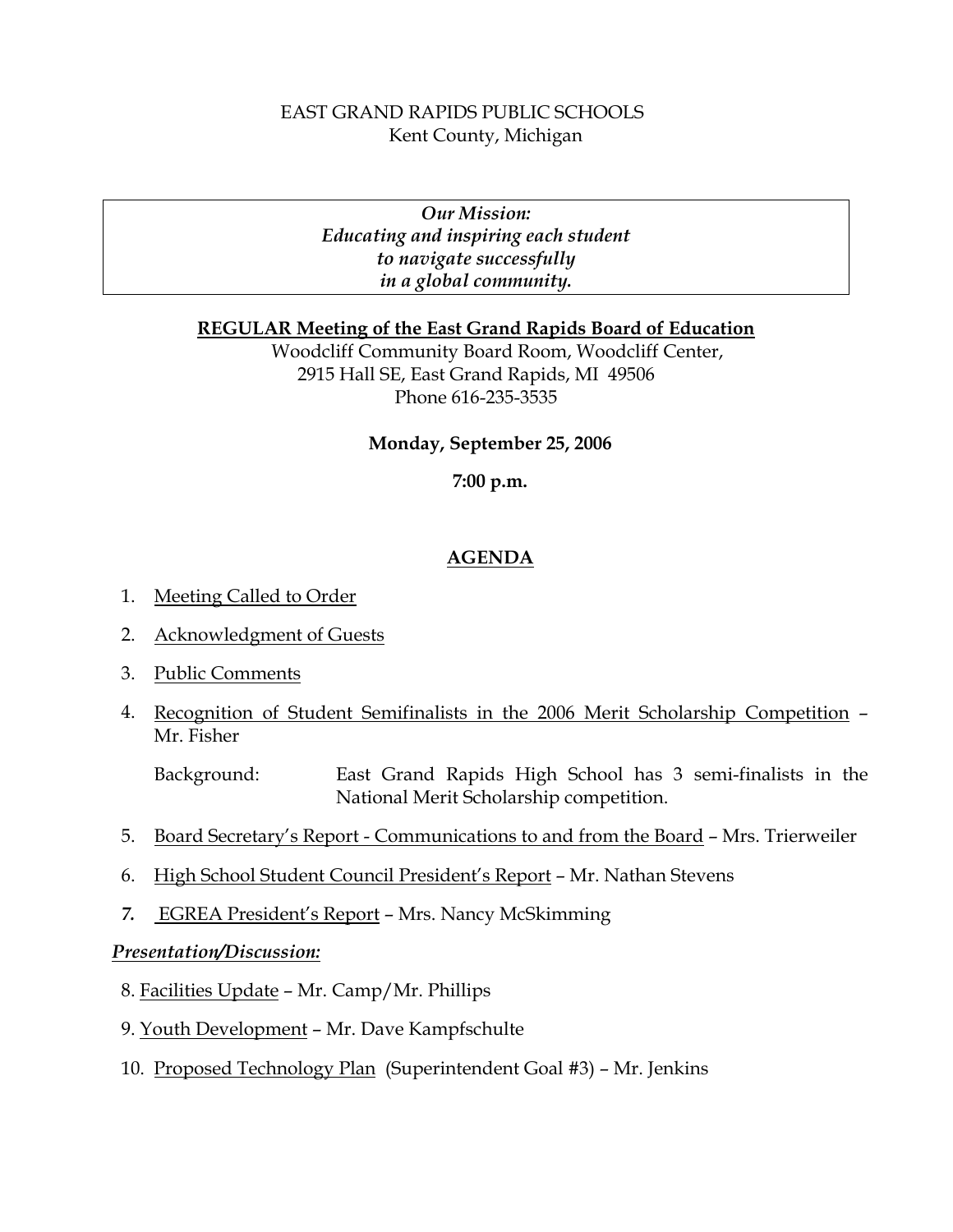- 11. Acknowledgement of Revised Policy Rules #8335-R (Unlawful Substances and Other Criminal Acts) – (Enclosure #11)
- 12. First Reading of Revised Policy #2070 and Acknowledgement of Revised Policy Rules #2070-R (School Superintendent) – (Enclosure #12)

## *Action Items - Consent Agenda:*

- Background: In order to save time during the meeting, we are using a Consent Agenda. Items in the Consent Agenda include those that are routine or have been previously discussed by the Board of Education. Any Board Member may request to have any item removed for a separate discussion and vote.
- Recommendation: Motion to approve items in the Consent Agenda Numbers \_13\_ through  $\frac{15}{15}$ .
- 13. Approval of Minutes of REGULAR MEETING of 8/28/06 (Enclosure #13)
- 14. Approval of Minutes of SPECIAL MEETING of 8/30/06 (Enclosure #14)
- 15. Approval of Payment of Bills for August 2006 (Enclosure #15)

## **Other Action Items:**

- 16. Approval of a PAC and PASE Committee Members (Enclosure #16)
	- Background: Mrs. Carol Lippert and Mrs. Stacy Trierweiler are being recommended by Mrs. Jann VanAirsdale, Special Education Director, to represent the East Grand Rapids parents on the Region II Parent Advisory Committee (PAC) and the Kent Intermediate School District parent Advisors (PASE). Mrs. Lippert's term will be 2006-2009 and Mrs. Trierweiler's term will be 2006-2008.
	- Recommendation: Motion to approve Mrs. Carol Lippert for the term 2006- 2009 and Mrs. Stacy Trierweiler for the term 2006-2008 as the PAC/PASE Representatives from East Grand Rapids.

## 17. Approval of Resolution in Support of Proposal 5 (Enclosure #17)

- Background: Proposal 5 is the name of the K-16 Coalition ballot initiative. Backers of the proposal are asking school boards across Michigan to approve a resolution supporting Proposal 5 for the November 7, 2006 election.
- Recommendation: Motion to approve a resolution in support of Proposal 5.